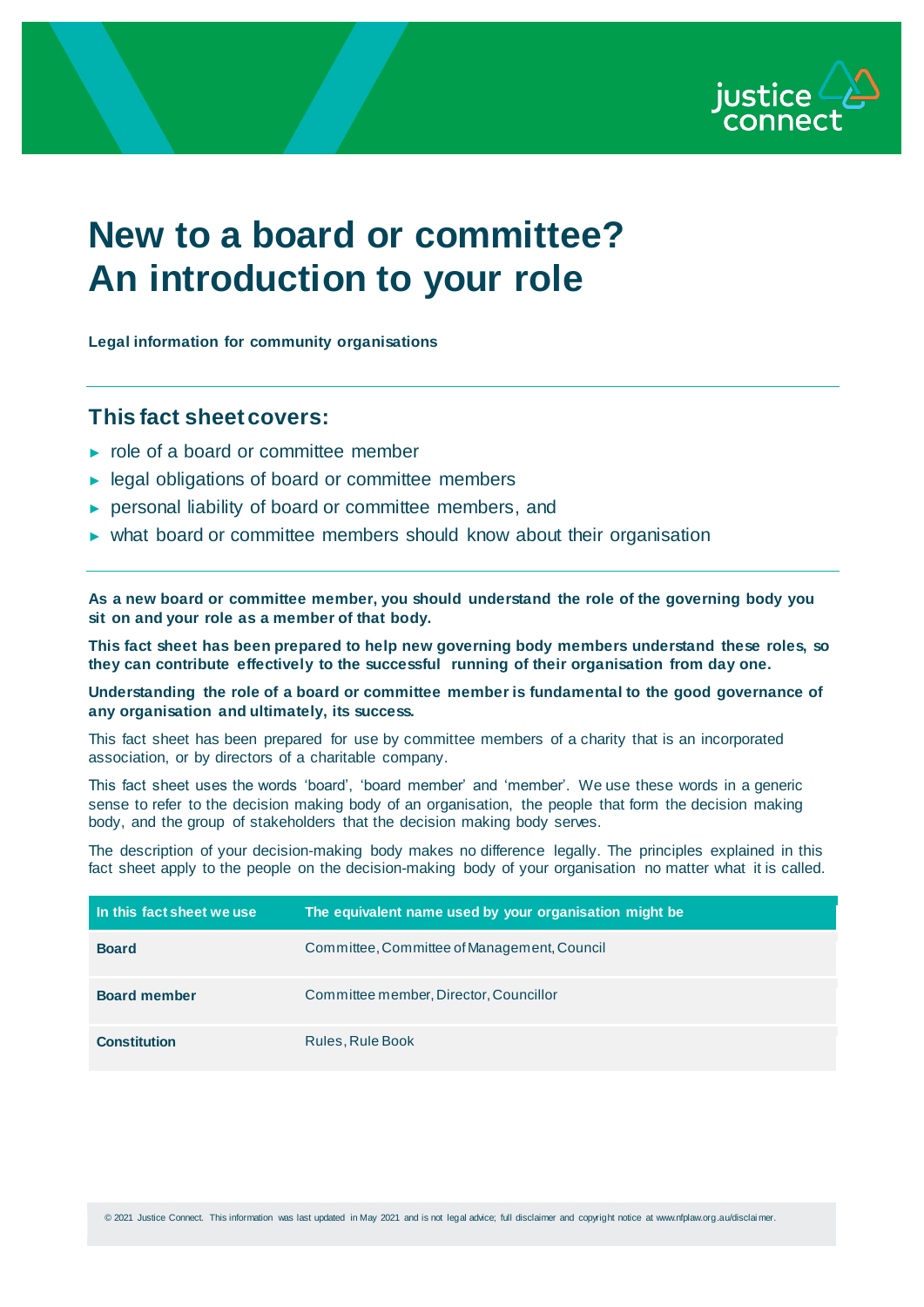# **People involved in the running of an organisation**

There are many different roles and people involved in the running of an organisation. These people may be members, employees, volunteers, clients and customers. As a board member, it's important that you understand your role and how that role differs from the roles of other people involved in your organisation. This is because, legally, you have different relationships and duties to other people involved with your organisation. If you don't have an understanding of your role in your organisation and the legal relationships that exist between yourself and others, it will be difficult for you to properly perform your role as a board member.

### **The role of a board**

The board of an organisation has an important role to play. The board is a collection of people (board members) that form the 'leadership group' of an organisation. The board is primarily responsible for governing, overseeing the affairs of, and making strategic decisions for an organisation and on behalf of its members.

The precise role and responsibilities of a board may vary depending on the context and circumstances of an organisation's purpose and operations. The extent and scope of a board's authority is set out in the organisation's constitution. Generally, a board will be responsible for governing and overseeing the affairs of the organisation, including:

- making decisions about planning, resources, strategic direction, goals and activities of the organisation
- monitoring the performance and activities of the organisation against its legal purposes and strategic plan
- overseeing risk management for the organisation
- recruiting, overseeing and supporting the Chief Executive Officer (if the organisation has this role) to manage the organisation
- ensuring the sustainability of the organisation by monitoring its financial viability and finances
- making decisions about whether to take disciplinary action against a member
- reporting to members and stakeholders, and
- ensuring the organisation operates within the law, including maintaining its charitable status if it is a charity

To properly oversee the affairs of an organisation, a board should consist of diverse members that possess a mix of different skill sets, knowledge and experiences. A skills matrix can be used to identify the skills, knowledge, experience, capabilities and diversity needed for a board to meet the current and future needs of an organisation.

# **The role of a board member**

A board member has a defined role and responsibilities that they must perform. Generally, a board member is responsible for contributing to the collective decision making of the board. A board member is unable to make decisions for the organisation independently of other board members.

A board member is responsible for:

- understanding the business of the organisation and being aware of key developments
- attending and participating in board meetings
- being active in the organisation, such as by attending functions or events as a representative of an organisation
- attending the Annual General Meeting
- providing advice, opinions and independent judgment to inform board decisions
- declaring and monitoring actual or perceived conflicts of interest, and
- governing and overseeing an organisation's operations and performance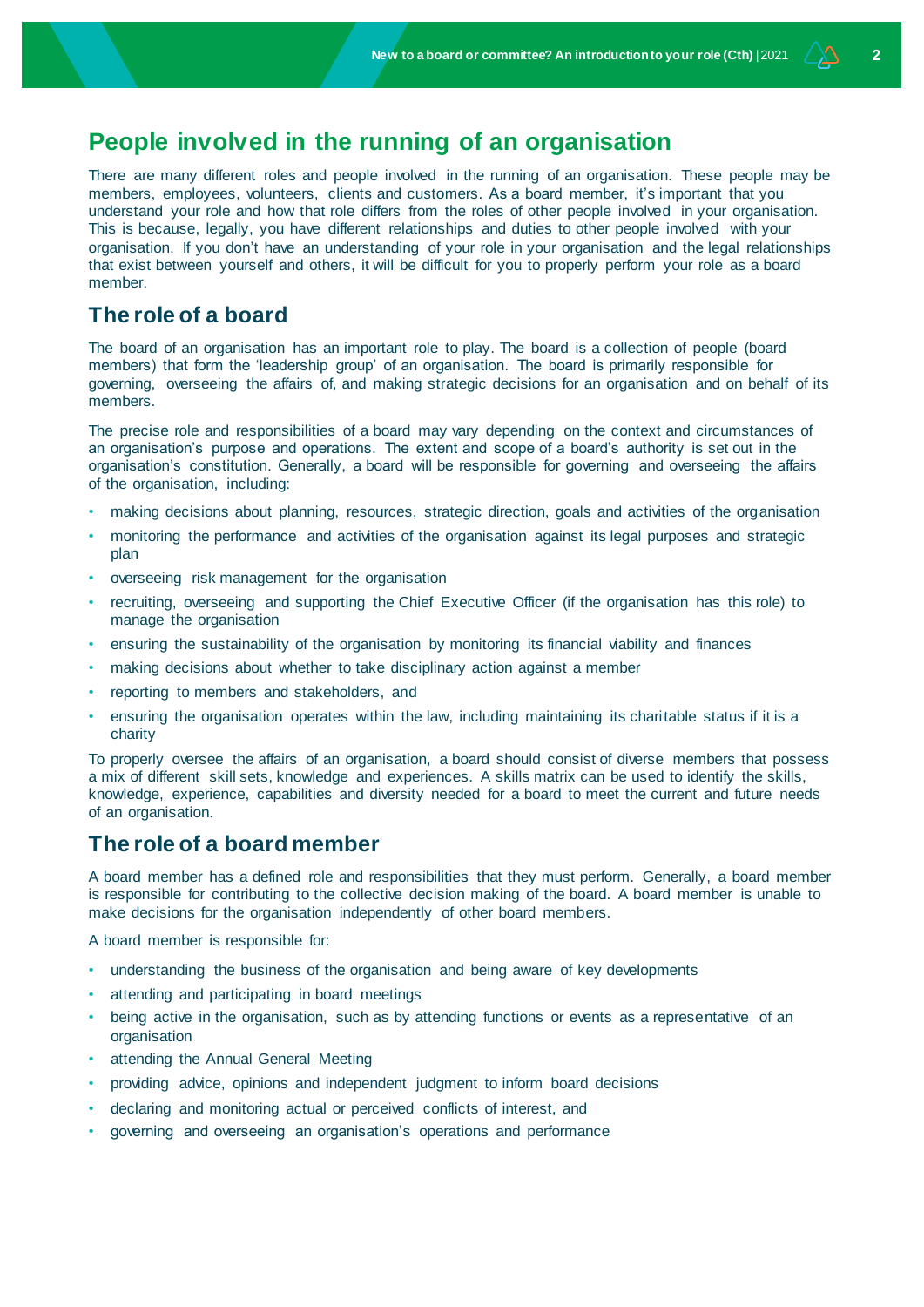Boards will normally have specific roles that board members will need to perform. These roles include:

- **Chair, Chairperson or President** runs meetings and usually represents the organisation at public events
- **Deputy chair, Vice-chair or Vice-president** takes on the role of the Chair when that person is unavailable
- **Treasurer or Financial officer** deals with the financial affairs of the organisation, and
- **Secretary** reports to the relevant regulators, organises meetings, deals with documents and maintains records

The people who take on these positions are sometimes called 'officers', 'office bearers' or 'office holders' of the organisation.

Each of these roles have specific responsibilities and are performed by the people who hold these positions on a board.

If you are required to perform a specific role on a board, you should familiarise yourself with the responsibilities of that role and make sure you have the appropriate skills to perform the role. Information about the responsibilities of a specific role may be found in an organisation's constitution (which may also be referred to as 'rules') and related documents (such as board or committee charters or by laws), external resources (such as legislation or guides published by governance bodies) and an organisation's policies and procedures.

#### **Typical board structure and roles**



President or Chairperson



Vice-president or Vice-chair







# **The difference between a board member's role and other roles**

A board member's role is a strategic position in an organisation and a board member is responsible for governing their organisation. This should not be confused with the management and operational aspects of an organisation (that is, the everyday running of the organisation).

In larger organisations, operational matters are likely to be performed by employees like an Executive Director or CEO, or other staff and volunteers. Unless you also hold an executive (managerial) role, it's not your responsibility as a board member to perform or be involved in the day-to-day running of your organisation. In smaller organisations board members might be involved in day-to-day matters, but they must still be clear about their responsibility as directors to provide overall governance for the organisation.

The board may delegate certain powers to senior officers, such as the CEO or Chief Financial Officer, or committees of an organisation. Delegating certain decision making powers and responsibilities allows routine operational matters to be dealt with by authorised individuals, on behalf of an organisation. It's important to remember, however, that the board remains ultimately responsible for the organisation even if it has delegated certain matters.

'Delegations of Authority' (or documents with a similar name, such as a power of attorney) set out who in your organisation has been delegated powers and responsibilities by the board. This document needs to be formally agreed to by the board and should be reviewed and updated regularly to ensure that it is kept up to date.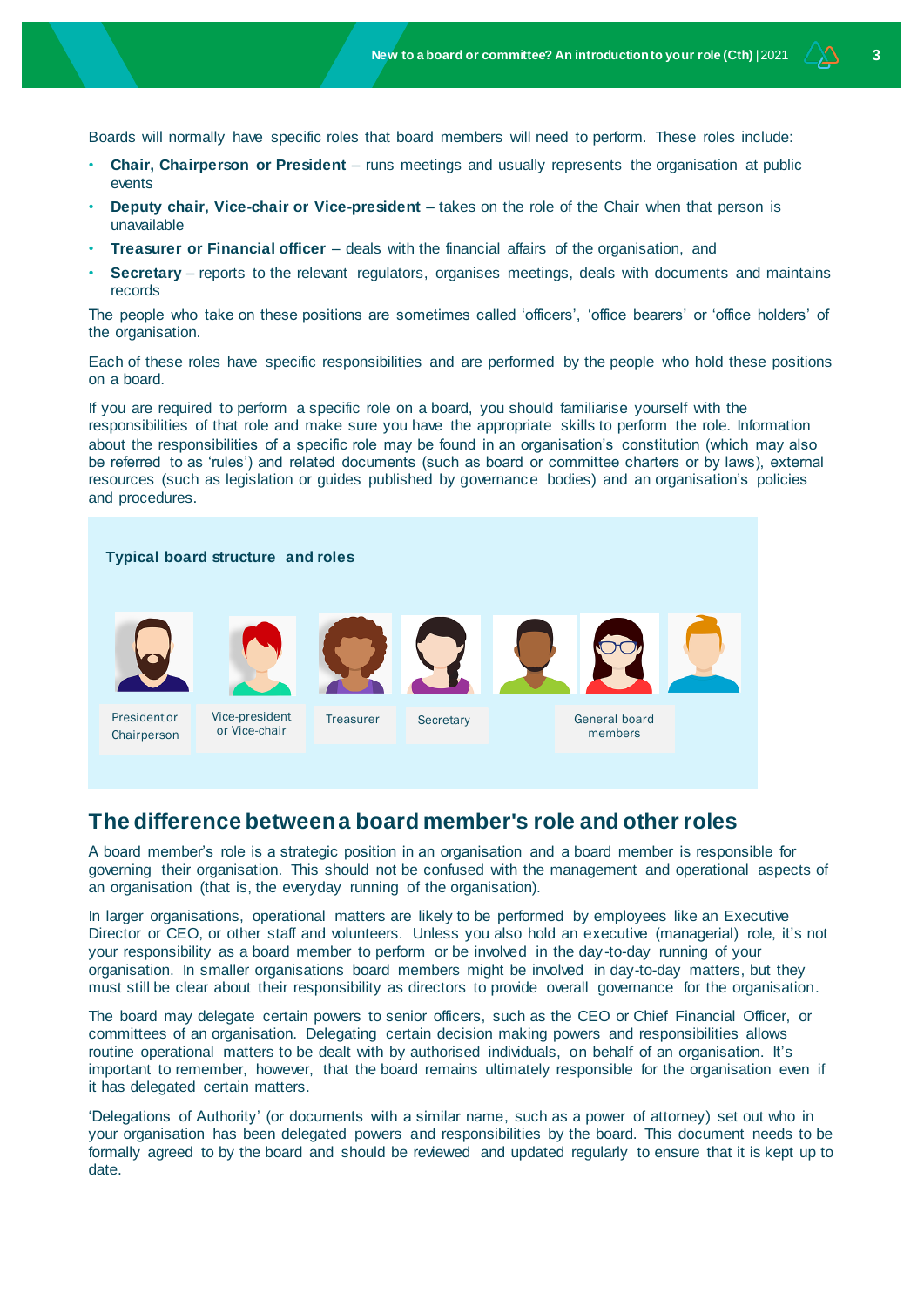The diagram below sets out the relationships between members, a board and an organisation.



# **Board member obligations**

### **Sources of obligations**

As a board member, you have a number of legal obligations or 'duties' that you must comply with and understand. These legal obligations come from a number of sources, including:

- legislation
- common law
- the organisation's constitution or rules, and
- the organisation's policies

# **Summary of obligations**

There are four main legal duties that all board members must understand and comply with. Board members who breach these duties may be held personally liable (legally responsible) for their breach (see below). It is therefore essential that you properly understand your duties and obligations as a board member.

### **1.Duty to act in good faith and for proper purposes**

The duty to act in good faith requires board members to act honestly, fairly and loyally in furthering the best interests of the organisation to which they are appointed. This means you must put the interests of the organisation above your own when making board decisions.

Board members must also act only for proper purposes. This means when you make decisions, they must be for the benefit the organisation.

An organisation's constitution sets out the scope of a board's decision making powers. Under your organisation's constitution, the board may have the power to make decisions regarding certain matters, but not others. You should familiarise yourself with your organisation's constitution, to understand the power conferred on the board and ensure the board only makes decisions within the scope of this power.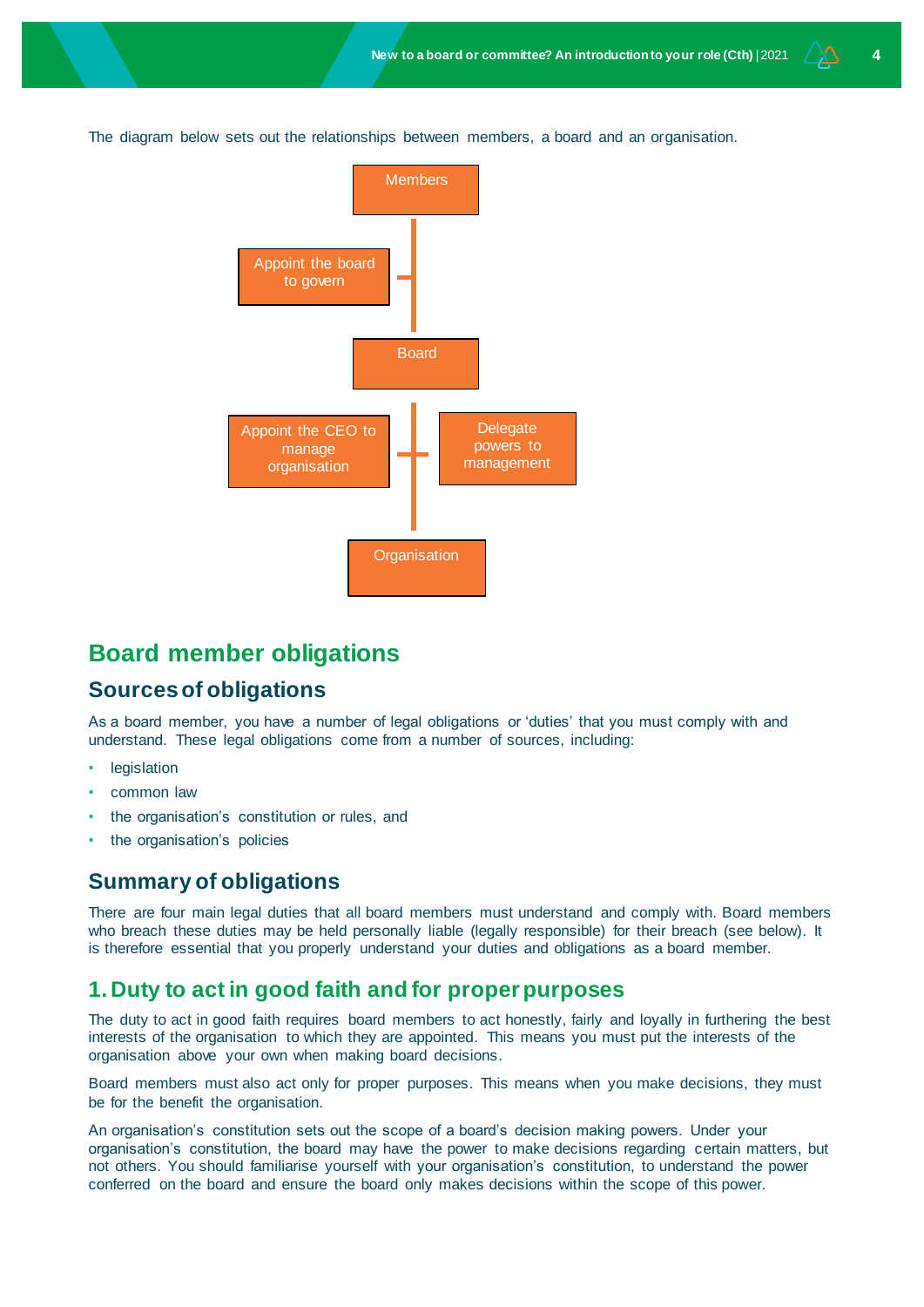# **2.Duty to act with reasonable care, skill and diligence**

Board Members are required to exercise a reasonable degree of care, skill and diligence at all times in the discharging of their powers and duties. This will involve monitoring and making decisions about the strategic direction of the organisation and keeping on top of financial affairs. For example, board members must ensure the organisation is trading whilst solvent (that is, the organisation will be able to pay its debts as and when they become due and payable). See below for details about the financial aspects of the duty.

You must take your role seriously and give sufficient time, thought and energy to the tasks you perform, and the decisions you are required to make as a board member. For example, you must spend time properly preparing for board meetings and commit to attending those meetings regularly.

Board members may be appointed because they have specialised knowledge or skills. In these circumstances, the knowledge and skills a board member has should be used for the benefit of the organisation and applied when making decisions. Board members are not necessarily required to have any special expertise, however all board members should have a basic level of financial literacy so they can understand the financial operations of the organisation. For example, board members should be able to read and understand the organisation's financial statements or undergo training to develop this skill.

The duty to be diligent requires board members to be thorough in their decision making process and demonstrate an active interest in the organisation's affairs. Diligence requires board members to keep up to date with developments in the organisation's business, to ask for more information if needed to make a decision or seek out skills or professional advice when necessary. While you are able to seek advice from experts (including multiple experts), as a board member, you must still make your own independent decisions.

As part of the duty to act with reasonable care, skill and diligence, board members should take particular care with regard to the finances of the organisation.

Board members must:

- **Make sure the financial affairs of the organisation are managed responsibly**. Charitable organisations are held to a high standard and are required to have robust financial controls in place to ensure their resources are used effectively and appropriately in pursuit of their purposes. To meet this standard, it's recommended that board members:
	- read and understand financial statements and make enquiries if they don't understand them or if something doesn't look right
	- make sure the organisation has the resources required to carry out its work by regularly reviewing its financial position, ensure the processes for handling finances is secure and protected from financial crime and fraud
	- understand and implement the organisation's requirements for proper tax treatment, fundraising and acquiring of government grants and
	- implement strong financial controls, having regard to the complexity and size of the organisation's resources (for example, requiring multiple signatures on payments, keeping a budget and tracking the organisation's performance against it, and, in larger organisations, establishing clear financial delegations, which might mean requiring the CEO to seek approval for any expenditure over a certain amount)
- **Not allow the organisation to operate while insolvent.** This means that if a board member reasonably suspects that the organisation is not in a financial position to pay all of its debts as and when they become due and payable, then that person should take all reasonable steps to prevent the organisation from incurring further debt. Board members should be well placed to meet this duty if they are regularly reviewing their organisation's financial position.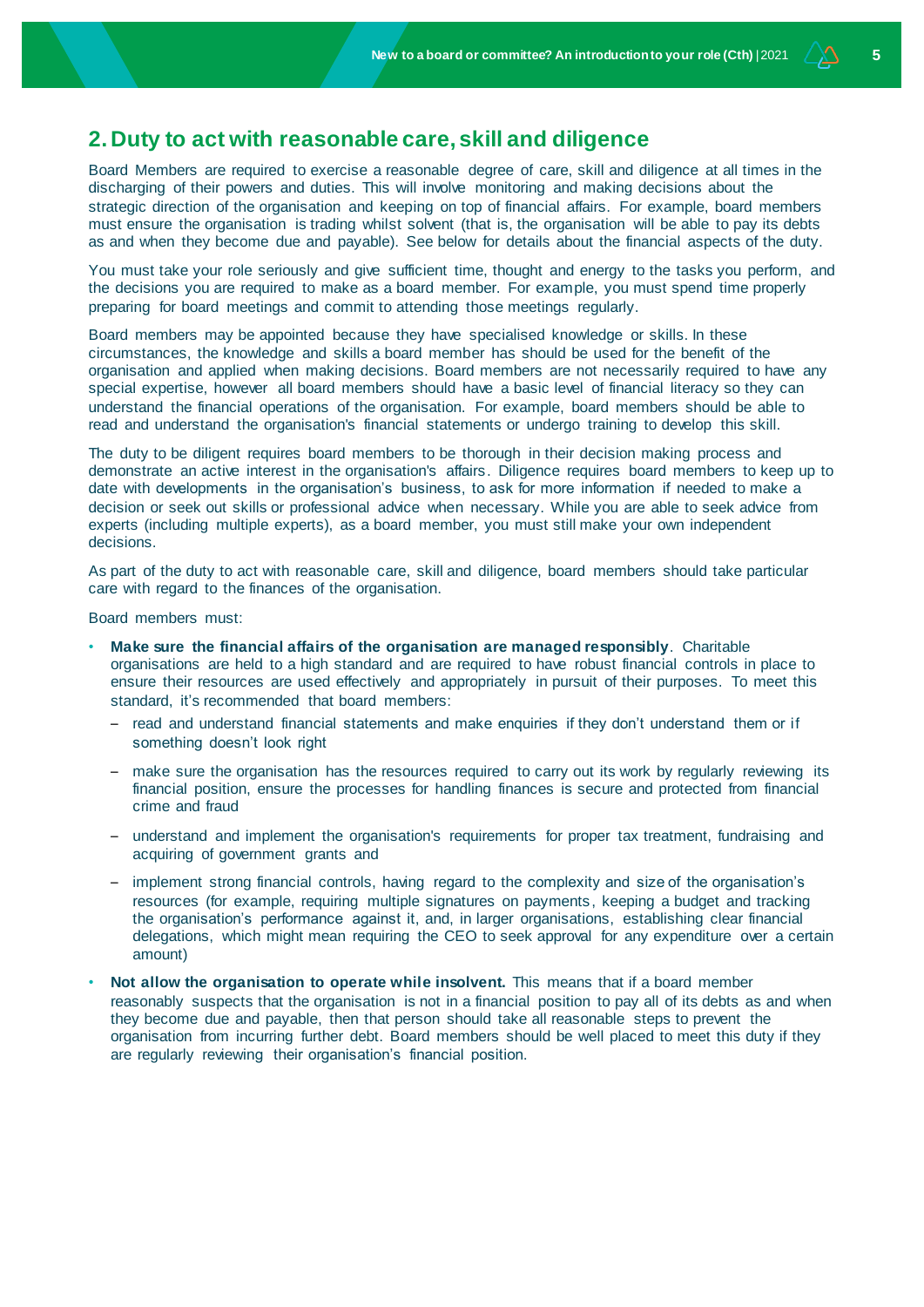## **3.Duty not to dishonestly use position or information**

Board members hold a position of power and trust in an organisation. As a board member you will have access to confidential and important information about your organisation. It's important that you don't use your position or information to gain an advantage for yourself. A board member is required to use their position, and all information they encounter because of their position, to benefit the organisation only. You must not use your position, or information gained from your position, to benefit yourself or to harm the organisation.

### **4.Duty to avoid conflicts of interest**

Board members have a duty to avoid conflicts of interest. However, conflicts of interest are common and having a conflict of interest is not necessarily a breach of this duty as long as it's disclosed and managed properly. A conflict of interest arises where a board member finds themself in a position where their own interests, or someone else's interests (such as a friend or family member) clash with the interests of the organisation, or where the board member may improperly benefit from their position on the board. For example, if you made a decision as a board member to enter into a contract with a supplier to whom you are related, that could result in you personally benefitting from that decision. You would therefore be in breach of this duty unless you disclosed the nature and extent of the conflict to the board.

If you realise that you have a conflict of interest you must disclose that interest to the board as soon as possible and avoid taking part in board decisions or discussions that relate to your conflict of interest. Importantly, you must record the conflict and the steps you will take to avoid the risks of the conflict of interest arising. You may be able to participate in a board decision where you have a conflict of interest if you have told all of the other board members about the conflict and they have agreed that you can still participate, but the better course of action is to avoid the conflict of interest by not participating in such decisions.

The organisation will keep a register of declarations of conflicts of interest. As a board member you must ensure the register is up to date in order to properly manage any conflicts of interest that may arise.



#### **Related Not-for-profit Law resource**

For more information about the four main legal duties, read Not-for-profit Law's Duties [Guide.](http://www.nfplaw.org.au/governance)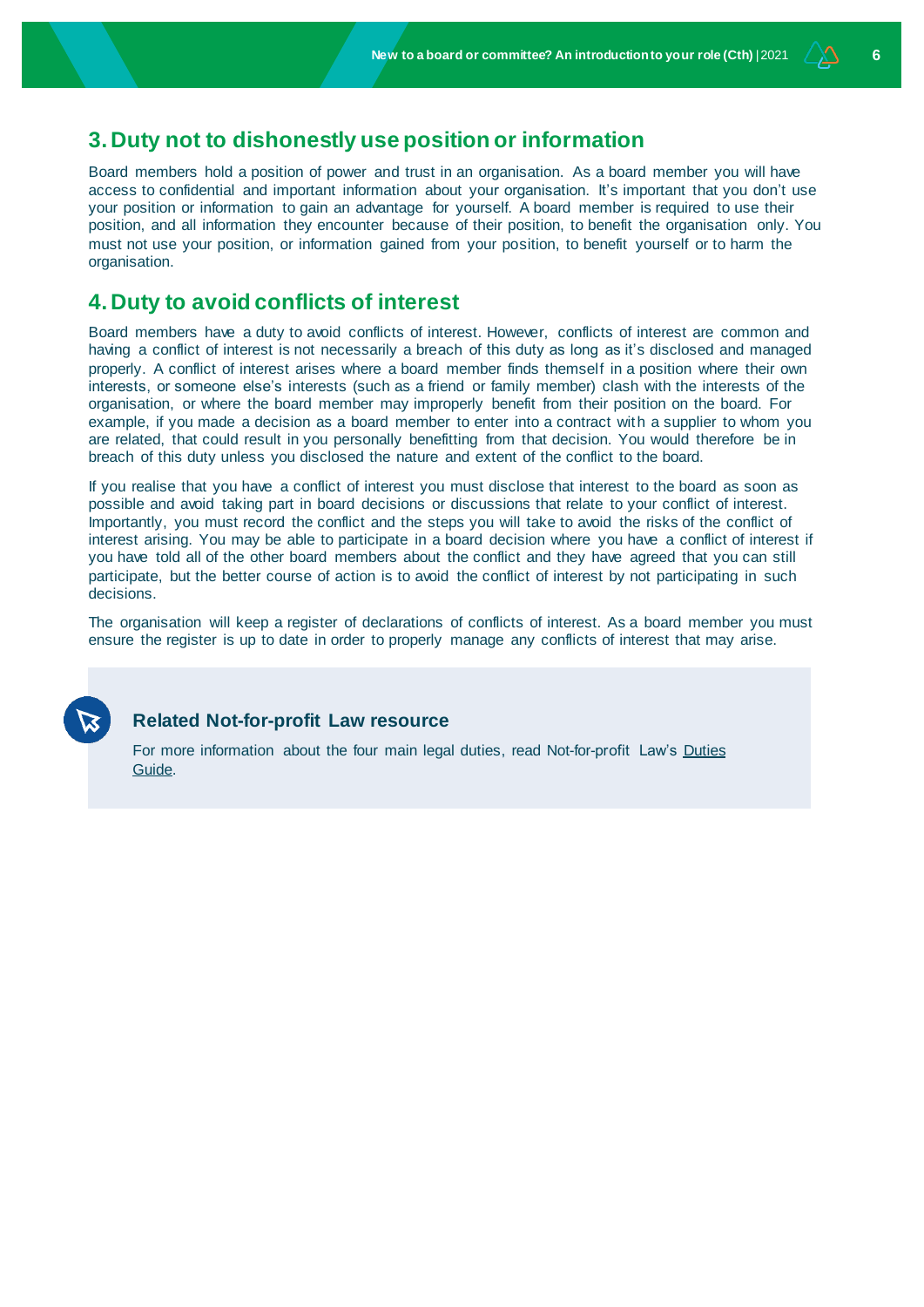#### **Note – Director Identification Numbers**

Directors are now required to have a Director Identification Number (**DIN**).

#### **Who needs a DIN?**

If you are a director of any of the following organisations, you must have a DIN:

- a company (for example, a company limited by guarantee registered under the *Corporations Act 2001* (Cth))
- an Indigenous corporation registered under the *Corporations (Aboriginal and Torres Strait Islander) Act 2006* (Cth)
- a corporate trustee (for example, of a self-managed super fund)
- a Registrable Australian Body (**RAB**) (for example, an incorporated association that is registered with the Australian Securities and Investments Commission as a RAB)
- a foreign company registered with ASIC that carries on business in Australia

A director must apply for their DIN themself because they will need to verify their identity. This application is made through a new [Australian Business Registry Service.](https://www.abrs.gov.au/director-identification-number/apply-director-identification-number)

#### **When must a director apply for a DIN?**

When a director must apply for a DIN depends on the date they become a director.

A director under the *Corporations Act 2001* (Cth) must apply for a DIN:

- by 30 November 2022 if they became a director on or before 31 October 2021
- within 28 days of appointment if they became a director between 1 November 2021 and 4 April 2022, or
- before appointment as a director if they become a director from 5 April 2022

A director under the *Corporations (Aboriginal and Torres Strait Islander) Act 2006* (Cth) must apply for a DIN:

- by 30 November 2023 if they became a director on or before 31 October 2022, or
- before appointment as a director if they become a director from 1 November 2022

For more information, see the Australian Business Registry Services webpage on 'who needs [to apply for a DIN and when'.](https://www.abrs.gov.au/director-identification-number/who-needs-apply-and-when)

### **Personal liability of board members**

Board members are typically not personally liable (that is, legally responsible) for the debts or consequences arising from an organisation's actions or decisions.

There are some circumstances where a board member will be personally liable for their organisation's debts or may be subject to regulatory action. For example, a board member may be subject to penalties as a result of their own actions, and they may also be held liable for the actions of the organisation they govern where that organisation has breached a law.

The following information highlights some of the main areas where board members may be held personally liable for the debts or actions of their organisation. Please be aware that this is not a comprehensive list.

| Area of law              | <b>Description</b>                                                                                                                                                                                                  | <b>Potential penalties</b>                                                                                                                                                                                                                                          |
|--------------------------|---------------------------------------------------------------------------------------------------------------------------------------------------------------------------------------------------------------------|---------------------------------------------------------------------------------------------------------------------------------------------------------------------------------------------------------------------------------------------------------------------|
| <b>Directors' duties</b> | As discussed above:<br>duty to act in good faith and for proper<br>purposes<br>duty to act with reasonable case, skill<br>and diligence<br>duty not to dishonestly use position or<br>$\bullet$<br>information, and | Significant fines, disqualification from acting as<br>a director of a companyor (in extreme cases) a<br>term of imprisonment.<br>These penalties vary according to the offence<br>and whether the person is a director of a<br>company or incorporated association. |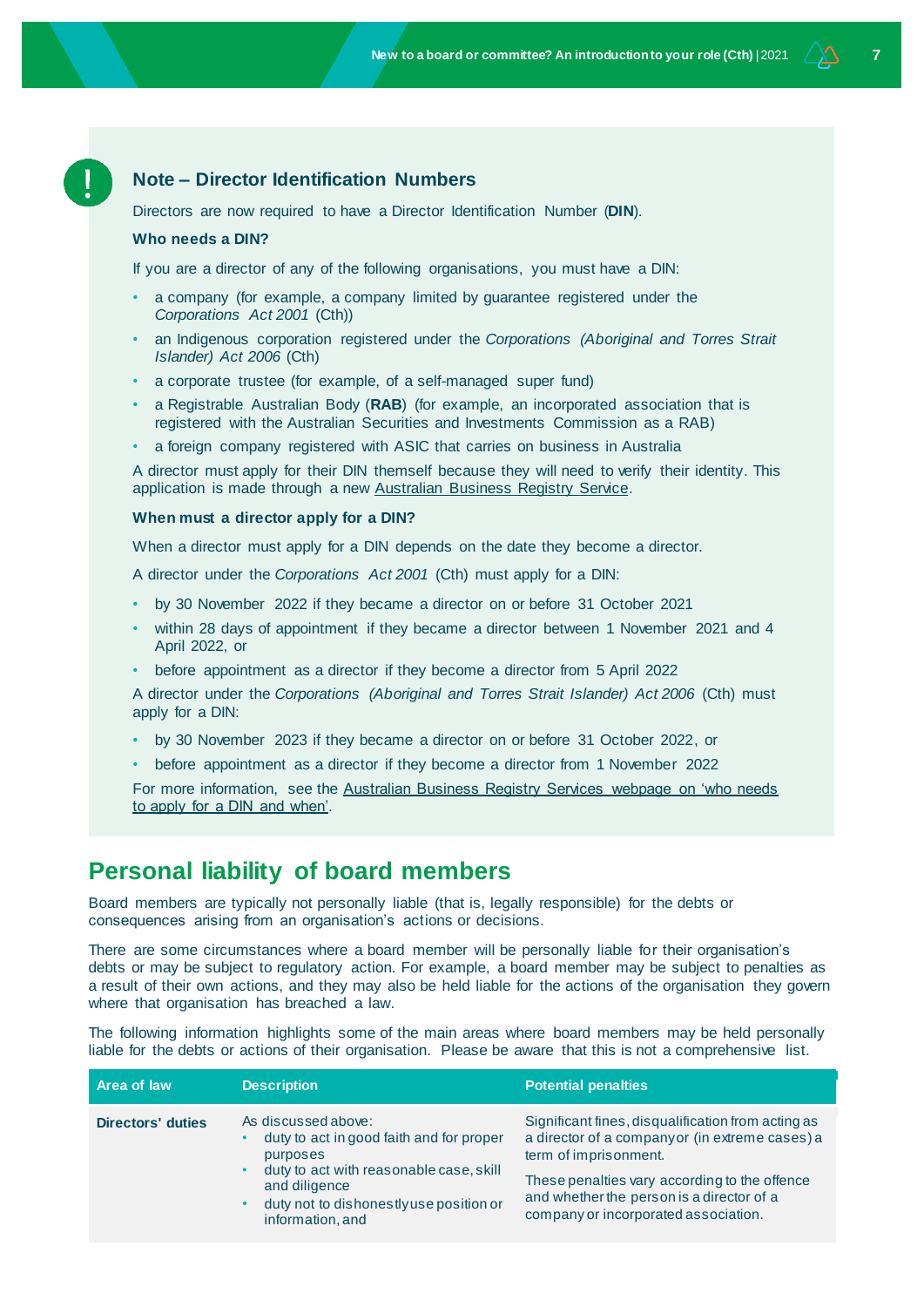|                       | duty to avoid conflicts of interest                                                                                                                                                                                                                                                                                                                                                                                                                                                                                                                                                                                                                                                                                                                                          |                                                                                                                                                                  |
|-----------------------|------------------------------------------------------------------------------------------------------------------------------------------------------------------------------------------------------------------------------------------------------------------------------------------------------------------------------------------------------------------------------------------------------------------------------------------------------------------------------------------------------------------------------------------------------------------------------------------------------------------------------------------------------------------------------------------------------------------------------------------------------------------------------|------------------------------------------------------------------------------------------------------------------------------------------------------------------|
| <b>Employment</b>     | The Fair Work Act 2009 (Cth) (Fair Work<br>Act) covers the rights and responsibilities<br>of employers and employees in the<br>workplace.<br>It covers unfair dismissal, the National<br>Employment Standards, adverse action<br>and redundancy.<br>Board members will be personally liable<br>for breaches where they were 'involved' in<br>that breach. A person is involved in a<br>breach if they have aided, abetted,<br>induced, were knowingly concerned in, or<br>have conspired to give effect to the<br>breach. Board members can also be<br>personallyliable for acts committed in<br>breach of anti-discrimination legislation if<br>they have caused, instructed, aided,<br>permitted, authorised or assisted another<br>person to contravene that legislation. | Significant fines for a breach of the Fair Work<br>Act.<br>Directors found personally liable may also be<br>exposed to orders to pay compensation or<br>damages. |
| Tax                   | Where an organisation fails to pay PAYG<br>income tax instalments (eg. on salary and<br>wages paid to employees) or<br>superannuation guarantee payments,<br>board members maybe personallyliable<br>for these amounts. Where a penalty notice<br>is issued to a board member, they have<br>14 days in which to rectify the situation.                                                                                                                                                                                                                                                                                                                                                                                                                                       | The PAYG withholding amounts owed by the<br>company.                                                                                                             |
|                       | Where an organisation commits a tax<br>offence, including failure to produce<br>information or making false or misleading<br>statements, board members of the<br>company are deemed to have also<br>committed that offence.<br>Board members may avoid liability by<br>demonstrating they did not aid, abet,<br>counsel or procure the act or omission of<br>the organisation and were in no way<br>involved. Board members should be able<br>to demonstrate that an effective tax<br>control framework that managed the tax<br>risk was established.                                                                                                                                                                                                                        | Significant fines or a term of imprisonment.                                                                                                                     |
| <b>Superannuation</b> | Employers mustpay a compulsory<br>superannuation contribution (current rate<br>of 9.5%) for salary or wage payments for<br>all eligible employees. The contribution<br>must be paid on time, in full and to the<br>employee's chosen account. Payments<br>mustbe made at least four times a year,<br>by the quarterly due dates.<br>Where superannuation payments are<br>underpaid, late or paid to the wrong<br>account, the ATO will impose the<br>superannuation guarantee charge (SGC).<br>This includes the amounts owing, interest<br>and administration fees. Penalties may<br>also apply. In certain circumstances board                                                                                                                                             | The superannuation guarantee charge and<br>financial penalties imposed by the ATO.                                                                               |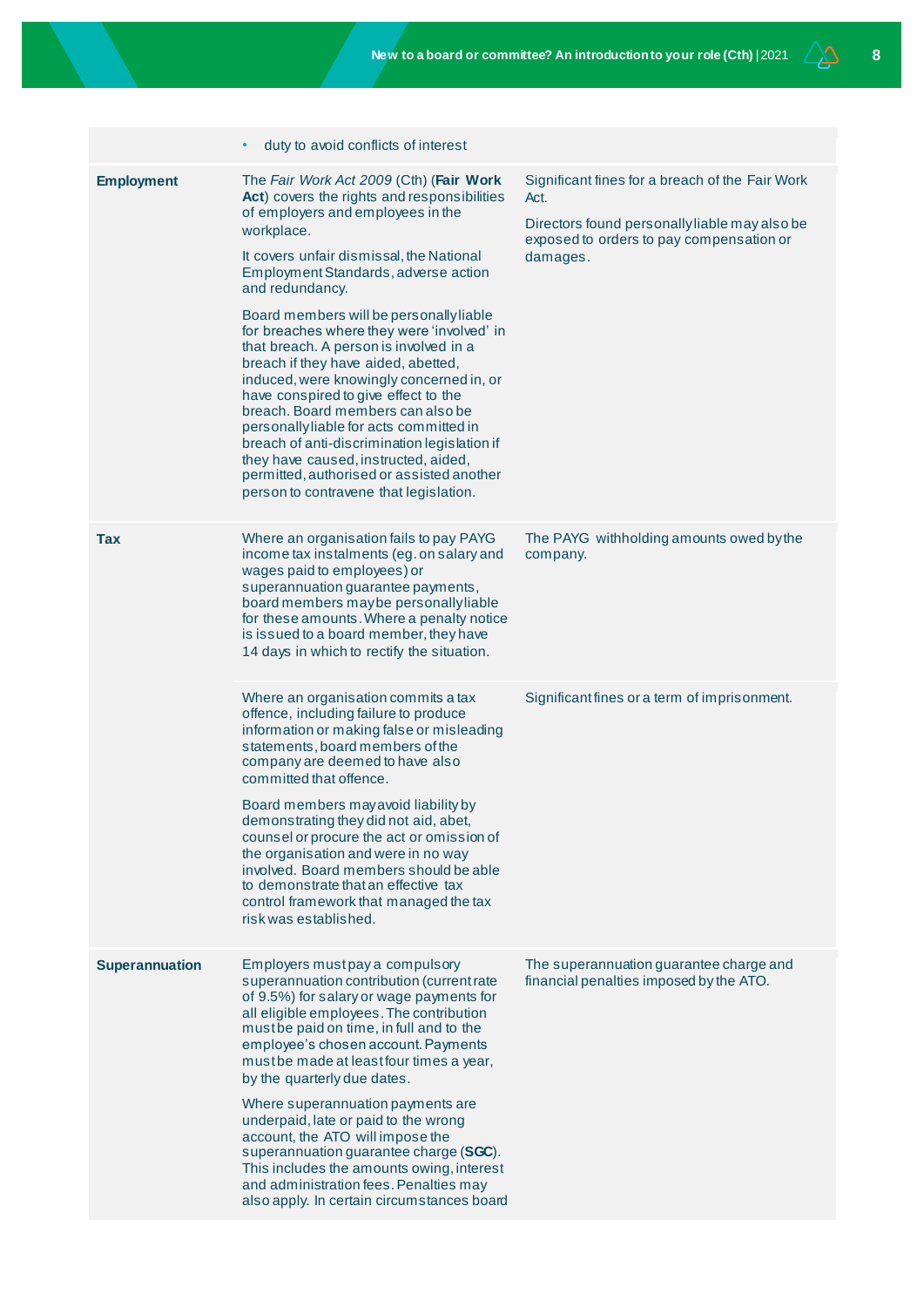|                                                                     | members can be personally liable for<br>unpaid superannuation.                                                                                                                                                                                                                                                                                                                                                                                                                                                                                                                                                                                         |                                                                                                                                             |
|---------------------------------------------------------------------|--------------------------------------------------------------------------------------------------------------------------------------------------------------------------------------------------------------------------------------------------------------------------------------------------------------------------------------------------------------------------------------------------------------------------------------------------------------------------------------------------------------------------------------------------------------------------------------------------------------------------------------------------------|---------------------------------------------------------------------------------------------------------------------------------------------|
| <b>Insolvent trading</b>                                            | When there are reasonable grounds for<br>suspecting that the organisation is<br>insolvent, or is likely to become insolvent<br>as it is unable to or will be unable to pay its<br>debts as and when they fall due and are<br>payable. Board members must prevent the<br>organisation from incurring further debts.                                                                                                                                                                                                                                                                                                                                     | Payment of compensation, a pecuniary penalty<br>order, disqualification from acting as a director of<br>a companyor a term of imprisonment. |
|                                                                     | These obligations are extended, so that<br>where a payment is made to the ATO in<br>respect of a PAYG or superannuation<br>guarantee charge obligation and this<br>payment is set aside due to these<br>insolvent trading provisions, board<br>members can be held personally liable.<br>Board members should keep adequate<br>financial records so they can correctly<br>record and explain transactions and the<br>organisation's financial position and<br>performance. If a board member suspects<br>the organisation is in financial difficulty, it is<br>important they seek professional<br>accounting or legal advice as early as<br>possible. | The outstanding amounts in respect of the<br>PAYG or superannuation guarantee charge.                                                       |
| <b>Work or</b><br><b>Occupational</b><br><b>Health &amp; Safety</b> | An organisation must, so far as is<br>reasonablypracticable, eliminate or<br>minimise the risk of harm to the health and<br>safety of all workers while at work. Where<br>this duty is breached by the organisation<br>due to a board member failing to take<br>reasonable care, the board member is<br>guilty of an offence.<br>In some states and territories of Australia,<br>directors must exercise due diligence to<br>ensure the organisation is complying with<br>its safety obligations.                                                                                                                                                      | Significant fines or a term of imprisonment.                                                                                                |
|                                                                     | Any person involved in the management or<br>control of the organisation must ensure<br>that the workplace is safe and without risks<br>to health. This is limited to matters over<br>which they have management or control.                                                                                                                                                                                                                                                                                                                                                                                                                            | Significant fines or a term of imprisonment.                                                                                                |
| <b>Environment</b><br>protection                                    | The environmental protection laws of the<br>Commonwealth and the states and<br>territories vary significantly. Offences<br>under Commonwealth and state laws<br>include the emission of ozone depleting<br>substances, leakage or spillage of harmful<br>substances, disposal of waste without<br>authority and actions significantly affecting<br>listed species.<br>Board members can be personally liable<br>where:<br>they knew or were reckless or<br>negligent to whether the contravention<br>would occur                                                                                                                                       | Significant fines or a term of imprisonment.                                                                                                |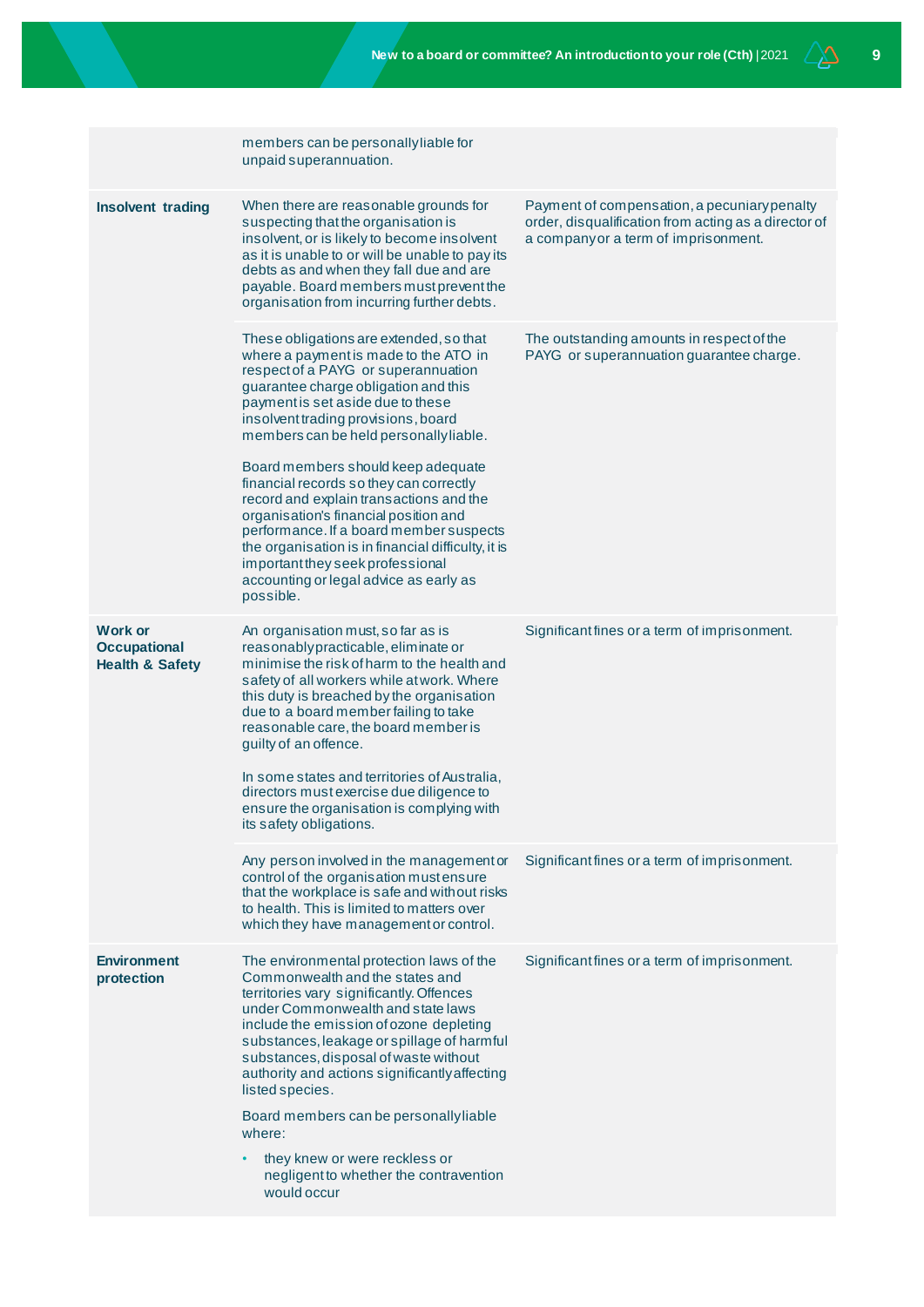|                                          | they were in a position to influence the<br>conduct of the organisation, and<br>they failed to take reasonable steps to<br>$\bullet$<br>prevent the contravention                                                                                                                                                                                                                                                                                                                                                                                                                                                                      |                                                                                                                                 |
|------------------------------------------|----------------------------------------------------------------------------------------------------------------------------------------------------------------------------------------------------------------------------------------------------------------------------------------------------------------------------------------------------------------------------------------------------------------------------------------------------------------------------------------------------------------------------------------------------------------------------------------------------------------------------------------|---------------------------------------------------------------------------------------------------------------------------------|
| <b>Cartel Conduct</b>                    | Cartel conduct includes price fixing,<br>allocating territory between competitors,<br>bid-rigging and restricting production<br>output. A person can be personally liable if<br>they have aided, abetted, induced, were<br>knowingly concerned in, or have conspired<br>to give effect to a breach of these<br>provisions.                                                                                                                                                                                                                                                                                                             | Significant fines, disqualification from acting as a<br>director of a companyor a term of imprisonment.                         |
| <b>Australian</b><br><b>Consumer Law</b> | The Australian Consumer Law is a single,<br>national law that governs consumer<br>protection in Australia.<br>This has particular relevance to false or<br>misleading representations and conduct,<br>defective products and warranties and<br>guarantees in trade or commerce.<br>Board members will be personally liable<br>where they have attempted, have<br>successfully carried out or have aided or<br>abetted, a contravention of these<br>provisions.<br>They will also be liable where they have<br>induced another to commit a<br>contravention or have conspired or been<br>knowingly involved in such a<br>contravention. | Significant fines, disqualification from acting as a<br>director of a company, an action for damages or<br>compensation orders. |

### **Director & Officer Insurance**

There are limits on an organisation's ability to protect board members against personal liability. An organisation may be able to indemnify (reimburse) directors for penalties or legal fees incurred while acting as board members, and in fact incorporated associations in Victoria must do so. But certain liabilities can't be covered, for example liabilities under health and safety legislation. An organisation might also not have sufficient resources to cover all potential liabilities of board members.

It's therefore important that you consider Directors & Officers (**D&O**) insurance. D&O insurance policies are designed to protect board members against personal liability for claims that may arise out of the decisions they make while on the board. D&O insurance policies provide varying levels of cover and can be tailored to suit your needs, so it's important that you carefully consider what policy is most appropriate for the organisation.

See Not-for-profit Law's [Insurance and Risk Management guide](https://www.nfplaw.org.au/insurance) for more detail. Victorian incorporated organisations should also refer to the *'*[Indemnity for office holders of incorporated](https://www.nfplaw.org.au/insurance)  [associations](https://www.nfplaw.org.au/insurance)*'* fact sheet.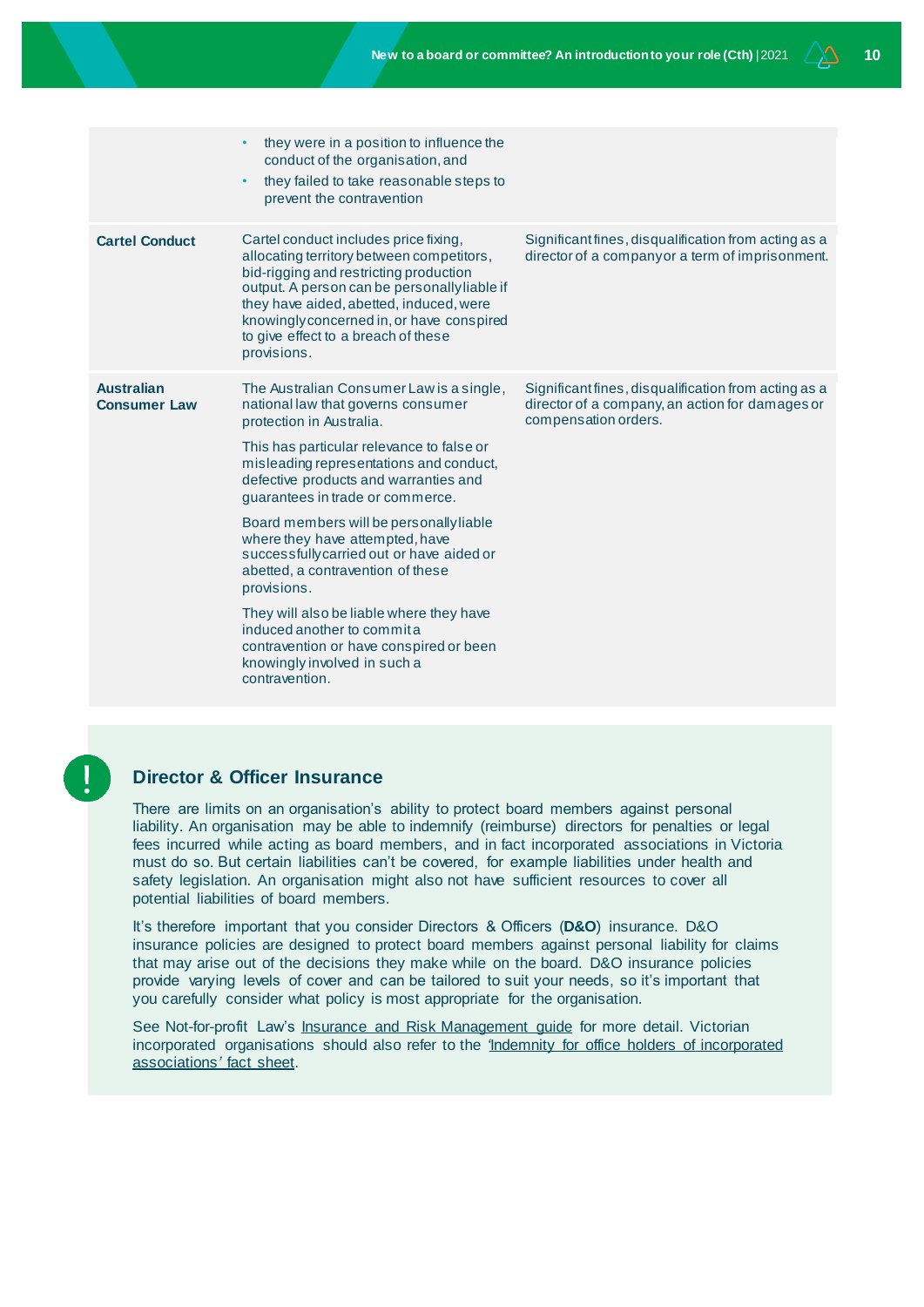#### **Caution**

Be aware that D&O insurance will not cover board members under certain circumstances, including intentional breaches of the law, fraudulent or otherwise criminal activity, wilful breaches of duty, improper use of position or of information, or where the board member has obtained illegal remuneration or acted for personal profit.

Insured D&O's also have a legal obligation to disclose everything reasonably relevant to the insurer's decision to insure which will apply before entering into an insurance policy at the time of any renewal, variation, extension or reinstatement.

# **Understanding your organisation**

A board member should understand the organisation they will be governing to properly discharge their duties. To understand the organisation, ask yourself the following questions:

#### **What are the organisation's purposes?**

It's important to understand the stated purposes of the organisation, as this will shape its short and longterm goals and the strategy for achieving them. As a board member you must govern the organisation in line with its purpose and always keep in mind the reason for which it exists. To find information about the organisation's purposes, you should read its constitution and other strategic documents such as business plans, strategic goals or vision statements.

#### **What is the organisation's legal structure?**

A number of different legal structures are used within the not-for-profit sector, including companies limited by guarantee, incorporated associations and trusts. Generally speaking, the obligations attached to your role as a board member are consistent across these structures. However, each of these structures brings different benefits and challenges, such as: where the organisation may operate, the cost of these operations and information reporting requirements. You may wish to change the structure of the organisation as it develops, however this can be a costly exercise.

### **Is the organisation a charity?**

The organisation will need to be registered as a charity with the Australian Charities and Not-For-Profits Commission (**ACNC**) to be eligible for Commonwealth grants and charity tax concessions from the Australian Taxation Office (**ATO**). If the organisation is a company limited by guarantee and is registered with the ACNC as a charity, it will mostly report to the ACNC rather than the Australian Securities and Investments Commission (**ASIC**). This means the organisation will no longer be subject to annual ASIC filing fees and will have fewer reporting obligations, but it will have to report annually to the ACNC (subject to a few specific exceptions). It's important that the board members are familiar with their organisation's reporting requirements.

## **Can your organisation access tax concessions?**

Once an organisation is registered with the ACNC, it may be eligible to apply for a number of tax concessions such as income tax exemption, GST concessions and fringe benefits tax rebates or exemptions.

Some charities, if they meet strict legislative requirements, can also obtain deductible gift recipient (**DGR**) status, meaning that donors can claim their donations as an income tax deduction. To obtain DGR status, an entity must be endorsed by the ATO and may also need to get approval from other government departments. Organisations will need to show they meet the DGR criteria and attached the relevant DGR schedule. The process of obtaining DGR status is complex and professional advice and support may be required.

To learn more about these concessions, visit th[e ACNC website](https://www.acnc.gov.au/tools/factsheets/charity-tax-concessions) an[d Not-for-profit Law's tax webpage.](http://www.nfplaw.org.au/tax)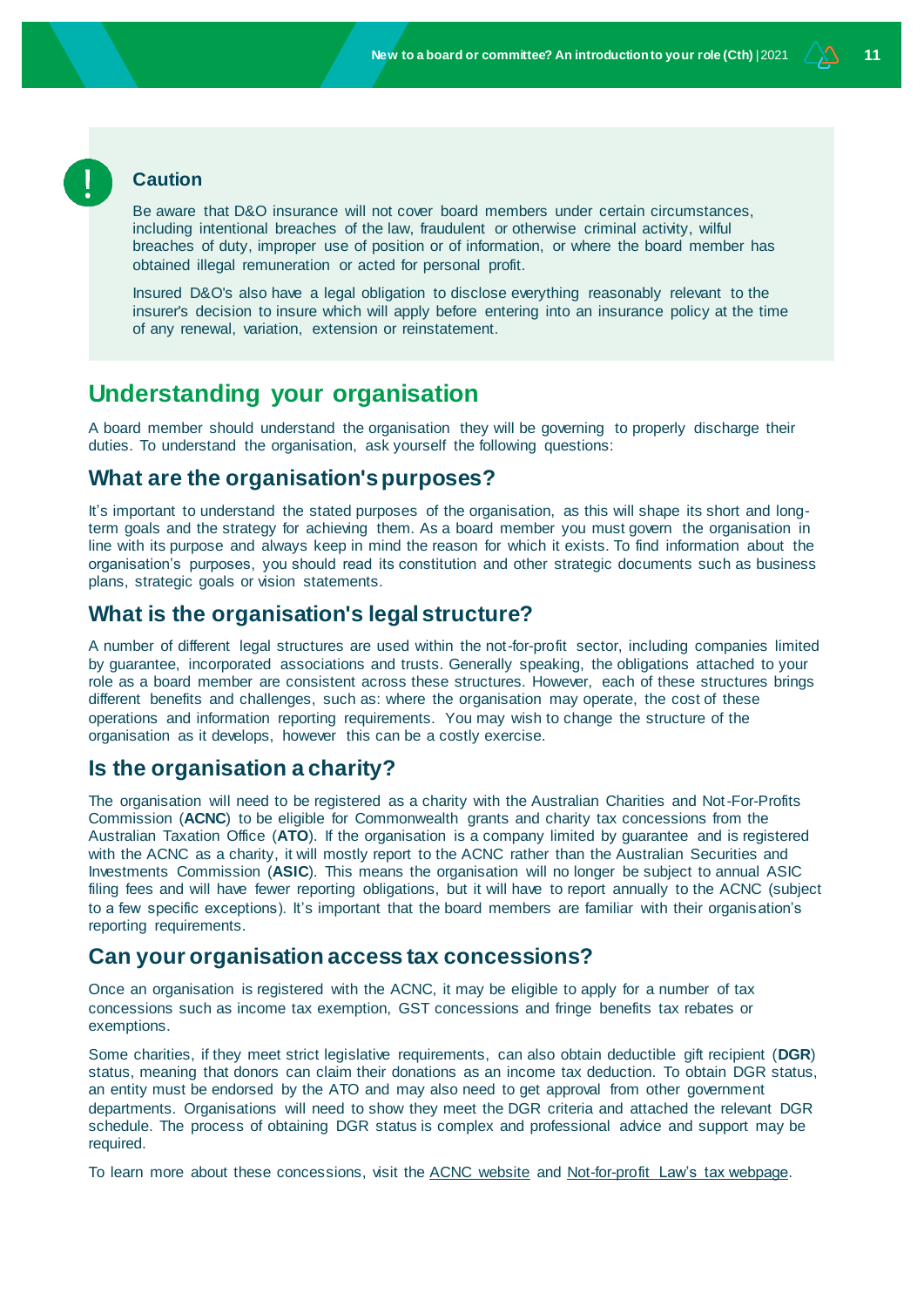#### **Who are the organisation's members?**

As a board member, you need to understand the demographics of the organisation's members. This will help you determine which member benefits and events are the most appropriate to offer. This will also help you determine which forms of communication are most appropriate for engaging with your members, including Annual General Meetings, newsletters, email updates and social media.

### **What is the composition of the board?**

To be effective, a board needs the right group of people with the right set of skills (for example, financial literacy, not-for-profit or philanthropic experience, industry or management experience and of course passion for the cause). It will be important to understand where the board's strengths and weaknesses lie in these areas.

This skills matrix will be particularly important in larger and growing organisations which seek to share the workload among directors and streamline board functions through sub-committees. Common subcommittees include:

- nomination or human resources committees
- audit and risk committee, and
- fundraising committee

#### **Who are other important stakeholders?**

Other key individuals and entities that may be concerned with the organisation include customers, volunteers, organisations with a similar purpose, funders and regulatory bodies such as the ACNC, ASIC and the ATO. Stakeholders may have competing interests which need to be managed effectively by the board in order to ensure the organisation continues to run smoothly.

#### **Where does funding come from?**

Each organisation's sources of funding can vary significantly, depending on the size and purpose of the organisation. Common sources of funding include:

- donations from the public
- bequests from a deceased estate
- fundraising from public activities
- membership fees
- corporate sponsorship
- government grants, and
- fees for services

It's common that grants, bequests and sponsorships are made for a specific purpose. You should familiarise yourself with all obligations or conditions which attach to these funding arrangements.

#### **What are the key contracts?**

As a board member it's important that you are aware of the main risks and obligations attached to any ongoing contracts that are central to the organisation's activities. Depending on the size of the organisation, board members may be required to sign high value or high risk contracts the organisation enters into. Whether this is required is something to be determined by the board.

The board should receive regular updates at its meetings regarding any changes to the key contracts of the organisation, as this may substantially affect its funding and its ability to engage in its ordinary activities.

#### **What are the organisation's key risks?**

As board members you need to manage the risks to the organisation. It's critical that you put the correct risk management governance structures (such as a risk management framework and regular risk assessments) in place. Larger organisations might also have a risk management sub-committee and designated risk management employees. This will all assist the board and the organisation to properly manage and mitigate the risks to the organisation.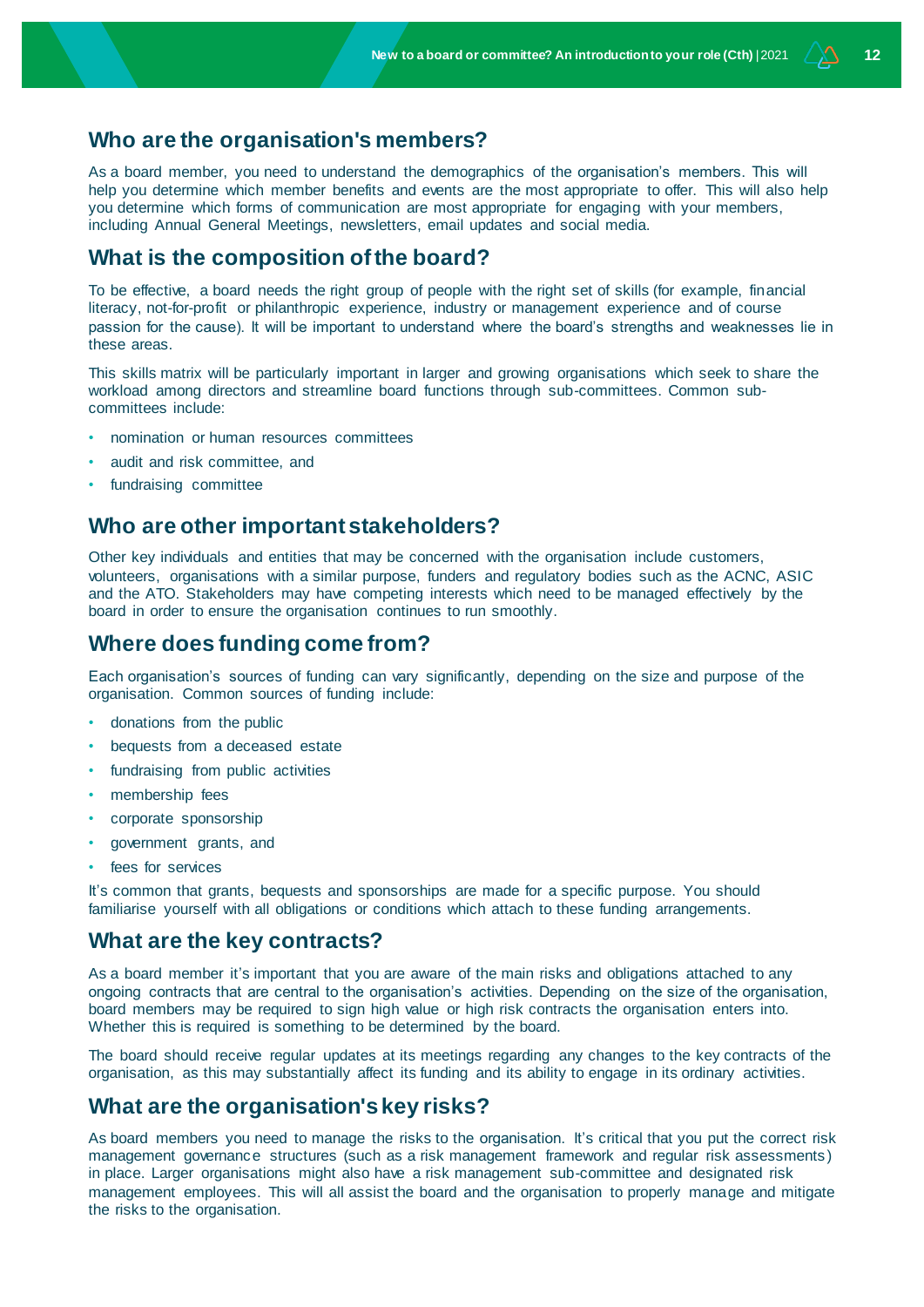# **Resources**

### **Related Not-for-profit Law resources**

#### $\blacktriangleright$  [Running the organisation](http://www.nfplaw.org.au/runningtheorg)

This section features resources on positions in companies limited by guarantee and incorporated associations, governance, rules or constitutions, holding meetings and keeping documents and records.

#### ► [The people involved](http://www.nfplaw.org.au/people)

Check out this section for further information on the people involved in not-for-profit organisations, including employees, volunteers, clients and members.

► [Tax](http://www.nfplaw.org.au/tax)

Visit the tax page to learn more about tax concessions.

► [ACNC Governance Standards Guidance](http://www.nfplaw.org.au/governance)

This guide sets out a minimum standard of governance, to help protect public trust and confidence in charities.

### **Australian Charities and Not-for-profits-Commission (ACNC)**

► [ACNC's Governance for Good Guide](https://www.acnc.gov.au/tools/guides/governance-good-acncs-guide-charity-board-members)

This [guide](https://www.acnc.gov.au/tools/guides/governance-good-acncs-guide-charity-board-members) provides an overview of the responsibilities of board members of registered charities.

### **Legislation**

► Directors duties and insolvent trading

Depending on the legal structure of the organisation and the jurisdiction in which it was formed, state and Commonwealth legislation will impose certain obligations on an organisation and its directors. See for example:

*[Corporations Act 2001](https://www.legislation.gov.au/Details/C2021C00203)* (Cth)

*[Associations Incorporation Reform Act 2012](https://content.legislation.vic.gov.au/sites/default/files/2020-04/12-20aa017%20authorised.pdf/)* (Vic)

*[Associations Incorporation Act 2009](https://www.legislation.nsw.gov.au/view/whole/html/inforce/current/act-2009-007)* (NSW)

*[Associations Incorporation Act 1981](https://www.legislation.qld.gov.au/view/pdf/inforce/current/act-1981-074http:/www.austlii.edu.au/au/legis/qld/consol_act/aia1981307/)* (Qld)

*Associations Incorporation Act 2015* (WA)

*Associations Incorporation Act 1985* (SA)

*Associations Act 2003* (NT)

*Associations Incorporation Act 1991* (ACT)

*[Associations Incorporation Act 1964](https://www.legislation.tas.gov.au/view/html/inforce/current/act-1964-064)* (Tas)